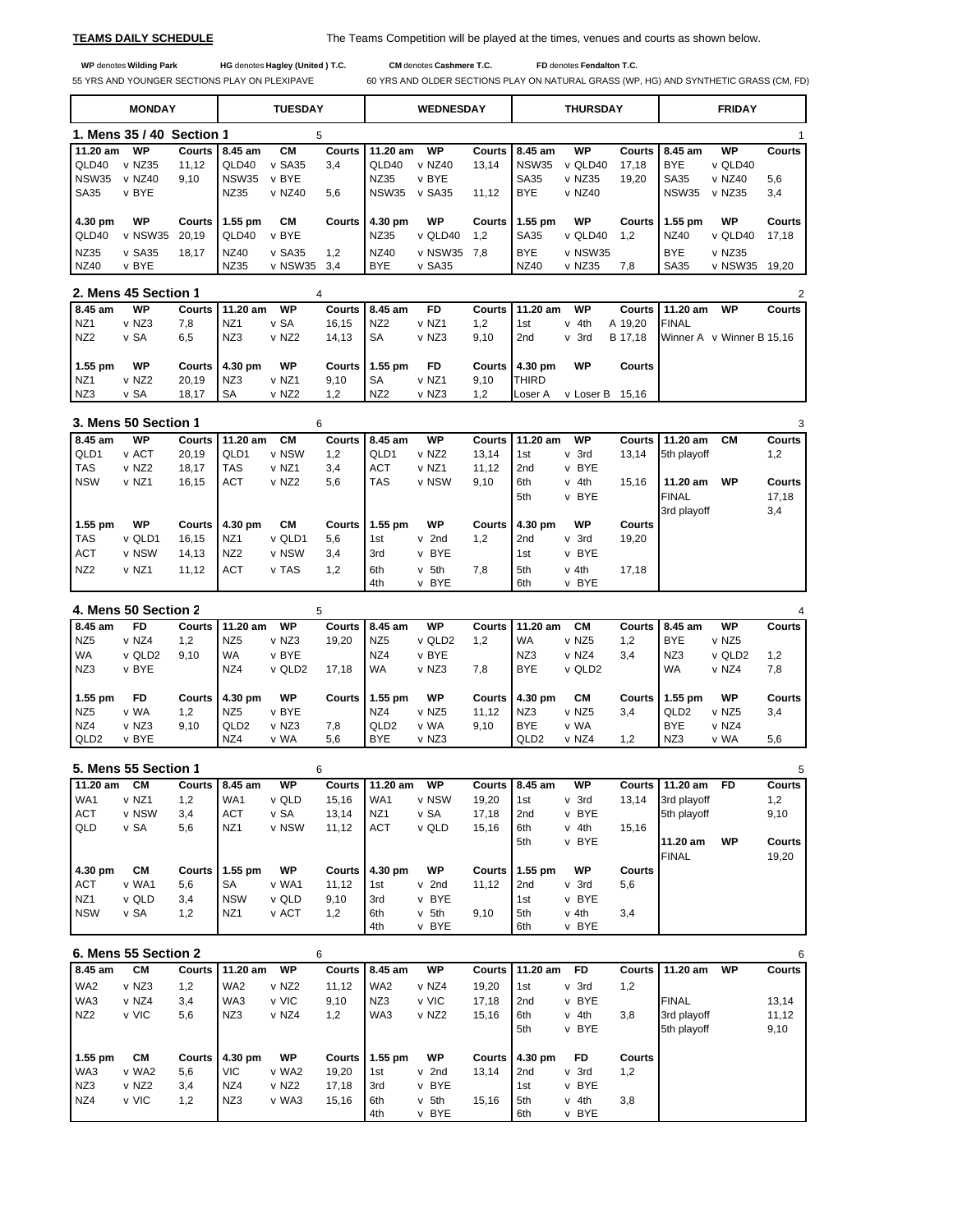| <b>MONDAY</b>            |                              |               | <b>TUESDAY</b>   |                 |                | <b>WEDNESDAY</b>        |                 | <b>THURSDAY</b> |                         |                 | <b>FRIDAY</b>  |                  |                                  |                |
|--------------------------|------------------------------|---------------|------------------|-----------------|----------------|-------------------------|-----------------|-----------------|-------------------------|-----------------|----------------|------------------|----------------------------------|----------------|
|                          | 7. Mens 60 Section 1         |               |                  |                 | $\overline{7}$ |                         |                 |                 |                         |                 |                |                  |                                  | $\overline{7}$ |
| 8.45 am                  | <b>CM</b>                    | Courts        | 11.20 am         | HG              | Courts         | 8.45 am                 | <b>WP</b>       | Courts          | 11.20 am                | HG              | <b>Courts</b>  | 8.45 am          | <b>CM</b>                        | Courts         |
| <b>ACT</b>               | v NSW2                       | 7,8           | QLD1             | v ACT           | H,I            | <b>BYE</b>              | v ACT           |                 | <b>ACT</b>              | v NSW1          | G,L            | 5th              | v 7th                            | 11,12          |
| NZ1                      | v NSW1                       | 9,10          | NZ1              | v WA1           | J,K            | <b>TAS</b>              | v WA1           | G9&10           | NSW <sub>2</sub>        | v TAS           | H,I            |                  |                                  |                |
| QLD1                     | v TAS                        | 11,12         | NSW <sub>2</sub> | v BYE           |                | NSW1                    | v QLD1          | G7&8            | NZ <sub>1</sub>         | v BYE           |                | 11.20 am         | <b>WP/HG</b>                     | Courts         |
| WA1                      | v BYE                        |               | NSW1             | v TAS           | M,N            | NSW <sub>2</sub>        | v NZ1           | G11&12 QLD1     |                         | v WA1           | J,K            | <b>FINAL</b>     |                                  |                |
|                          |                              |               |                  |                 |                |                         |                 |                 |                         |                 |                |                  | winner A v winner B WPG7,8       |                |
| 1.55 pm                  | СM                           | <b>Courts</b> | 4.30 pm          | HG              | Courts         | $1.55$ pm               | <b>WP</b>       | <b>Courts</b>   | 4.30 pm                 | HG              | Courts         | loser A          | v loser B                        | HG M,N         |
| <b>ACT</b>               | v NZ1                        | 11,12         | ACT              | v WA1           | C, D           | <b>TAS</b>              | v ACT           | G7&8            | 1st                     | v 4th           | A A,B          |                  |                                  |                |
| NSW <sub>2</sub>         | v QLD1                       | 9,10          | QLD1             | v BYE           |                | NSW1                    | v BYE           |                 | 2nd                     | v 3rd           | B C,D          | 1.55 pm          | CМ                               | <b>Courts</b>  |
| NSW1                     | v WA1                        | 7,8           | NZ <sub>1</sub>  | v TAS           | A,B            | NSW <sub>2</sub>        | v WA1           | G9&10 6th       |                         | v 7th           | E,F            | 5th              | v 6th                            | CM 7,8         |
| <b>TAS</b>               | v BYE                        |               | NSW1             | v NSW2          | E,F            | NZ <sub>1</sub>         | v QLD1          | G11&12          |                         |                 |                |                  |                                  |                |
|                          |                              |               |                  |                 |                |                         |                 |                 |                         |                 |                |                  |                                  |                |
|                          | 8. Mens 60 Section 2         |               |                  |                 | $\overline{7}$ |                         |                 |                 |                         |                 |                |                  |                                  | 8              |
| 11.20 am                 | <b>CM</b>                    | Courts        | 8.45 am          | HG              | Courts         | 11.20 am                | HG              | Courts          | 8.45 am                 | CМ              | <b>Courts</b>  | 8.45 am          | FD                               | Courts         |
| VIC                      | v SA                         | 7,8           | QLD <sub>2</sub> | v VIC           | H,I            | <b>BYE</b>              | v VIC           |                 | <b>VIC</b>              | v NZ4           | 7,8            | 5th              | v 7th                            | 4,5            |
| NZ3                      | v NZ4                        | 9,10          | NZ3              | v WA2           | J.K            | NZ <sub>2</sub>         | v WA2           | L,I             | SA                      | v NZ2           | 9,10           |                  |                                  |                |
| QLD <sub>2</sub>         | v NZ2                        | 11,12         | SA               | v BYE           |                | NZ4                     | v QLD2          | K,L             | NZ3                     | v BYE           |                | 11.20 am         | <b>WP/FD</b>                     | <b>Courts</b>  |
| WA2                      | v BYE                        |               | NZ4              | v NZ2           | M,N            | SA                      | v NZ3           | M, N            | QLD <sub>2</sub>        | v WA2           | 11,12          | <b>FINAL</b>     |                                  |                |
|                          |                              |               |                  |                 |                |                         |                 |                 |                         |                 |                |                  | winner A v winner B WP 9,10      |                |
| 4.30 pm                  | СM                           | <b>Courts</b> | $1.55$ pm        | HG              | Courts         | 4.30 pm                 | HG              | Courts          | $1.55$ pm               | CМ              | Courts         | loser A          | v loser B                        | FD 6.7         |
| VIC                      | v NZ3                        | 11,12         | <b>VIC</b>       | v WA2           | A,B            | NZ <sub>2</sub>         | v VIC           | A,B             | 1st                     | v 4th           | $A$ H,I        |                  |                                  |                |
| SA                       | v QLD2                       | 9,10          | QLD <sub>2</sub> | v BYE           |                | NZ4                     | v BYE           |                 | 2nd                     | v 3rd           | B G,L          | 1.55 pm          | FD                               | <b>Courts</b>  |
| NZ4                      | v WA2                        | 7,8           | NZ3              | v NZ2           | C,D            | SA                      | v WA2           | C,D             | 6th                     | v 7th           | J,K            | 5th              | v 6th                            | 4,5            |
| NZ <sub>2</sub>          | v BYE                        |               | NZ4              | v SA            | E,F            | NZ3                     | v QLD2          | E,F             |                         |                 |                |                  |                                  |                |
|                          | 9. Mens 65 Section 1         |               |                  | 5               |                |                         |                 |                 |                         |                 |                |                  |                                  | 9              |
|                          |                              |               |                  |                 |                |                         |                 |                 |                         |                 |                |                  |                                  |                |
| 11.20 am                 | <b>WP</b>                    | Courts        | 8.45 am          | WP              | Courts         | 11.20 am                | HG              | Courts          | 8.45 am                 | WP              | <b>Courts</b>  | 8.45 am          | <b>CM</b>                        | Courts         |
| VIC                      | v NZ1                        | G7&8          | <b>VIC</b>       | v NSW1          | G11&12         | <b>VIC</b>              | v WA1           | E,F             | NSW <sub>2</sub>        | v VIC           | G7&8           | <b>BYE</b>       | v VIC                            |                |
| NSW <sub>2</sub>         | v WA1                        | G9&10         | NSW <sub>2</sub> | v BYE           |                | NZ <sub>1</sub>         | v BYE           |                 | NSW1                    | v NZ1           | G9&10          | NSW1             | v WA1                            | 7,8            |
| NSW1                     | v BYE                        |               | NZ1              | v WA1           | G13&14         | NSW <sub>2</sub>        | v NSW1          | G,H             | <b>BYE</b>              | v WA1           |                | NSW <sub>2</sub> | v NZ1                            | 9,10           |
|                          |                              |               |                  |                 |                |                         |                 |                 |                         |                 |                |                  |                                  |                |
| 4.30 pm                  | WP                           | Courts        | $1.55$ pm        | WP              | Courts         | 4.30 pm                 | HG              | <b>Courts</b>   | 1.55 pm                 | <b>WP</b>       | <b>Courts</b>  | 1.55 pm          | <b>CM</b>                        | <b>Courts</b>  |
| VIC                      | v NSW2                       | G11&12        | <b>VIC</b>       | v BYE           |                | NZ <sub>1</sub>         | v VIC           | G,H             | NSW1                    | v VIC           | G11&12 WA1     |                  | v VIC                            | 11,12          |
| NZ1                      | v NSW1                       | G13&14 WA1    |                  | v NSW1          | G7&8           | WA1                     | v NSW2          | I, J            | BYE                     | v NSW2          |                | <b>BYE</b>       | v NZ1                            |                |
| WA1                      | v BYE                        |               | NZ <sub>1</sub>  | v NSW2          | G9&10          | <b>BYE</b>              | v NSW1          |                 | WA1                     | v NZ1           | G13&14 NSW1    |                  | v NSW2                           | 9,10           |
|                          | <b>10. Mens 65 Section 2</b> |               |                  |                 | 6              |                         |                 |                 |                         |                 |                |                  |                                  | 10             |
| 8.45 am                  | $H$ G                        | Courts        | 11.20 am CM      |                 | Courts         | 8.45 am                 | $H$ G           | Courts          | 11.20 am                | F <sub>D</sub>  | <b>Courts</b>  | 11.20 am         | HG                               | Courts         |
| NSW3                     | v NZ3                        | G,L           | NSW3             | v NZ2           | 7,8            | NSW3                    | v WA2           | E,F             | 1st                     | $v$ 3rd         | 4,5            |                  |                                  |                |
| NSW4                     | v WA2                        | H,I           | NSW4             | v WA3           | 9,10           | NZ3                     | v WA3           | G,H             | 2nd                     | v BYE           |                | <b>FINAL</b>     |                                  | G,H            |
| NZ <sub>2</sub>          | v WA3                        | J,K           | NZ3              | v WA2           | 11,12          | NSW4                    | v NZ2           | I,J             | 6th                     | v 4th           | 6,7            | 3rd playoff      |                                  | I,J            |
|                          |                              |               |                  |                 |                |                         |                 |                 | 5th                     | v BYE           |                | 5th playoff      |                                  | K,L            |
|                          |                              |               |                  |                 |                |                         |                 |                 |                         |                 |                |                  |                                  |                |
| 1.55 pm                  | HG                           | Courts        | 4.30 pm          | CМ              | Courts         | 1.55 pm                 | HG              | <b>Courts</b>   | 4.30 pm                 | FD              | <b>Courts</b>  |                  |                                  |                |
| NSW4                     | v NSW3                       | A,B           | WA3              | v NSW3          | 11,12          | 1st                     | $v$ 2nd         | E, F            | 2nd                     | v 3rd           | 4,5            |                  |                                  |                |
| NZ3                      | v NZ2                        | C,D           | WA2              | v NZ2           | 9,10           | 3rd                     | v BYE           |                 | 1st                     | v BYE           |                |                  |                                  |                |
| WA2                      | v WA3                        | E,F           | NZ3              | v NSW4          | 7,8            | 5th                     | v 6th           | G,H             | 5th                     | v 4th           | 6,7            |                  |                                  |                |
|                          |                              |               |                  |                 |                | 4th                     | v BYE           |                 | 6th                     | v BYE           |                |                  |                                  |                |
|                          |                              |               |                  |                 |                |                         |                 |                 |                         |                 |                |                  |                                  |                |
|                          | 11. Mens 70 Section 1        |               |                  |                 | 5              |                         |                 |                 |                         |                 |                |                  |                                  | 11             |
| 8.45 am                  | WP                           | Courts        | 11.20 am         | <b>FD</b>       | Courts         | 8.45 am                 | HG              | Courts          | 11.20 am                | <b>CM</b>       | <b>Courts</b>  | 8.45 am          | WP                               | Courts         |
| NZ <sub>2</sub>          | v NSW2                       | G7&8          | NZ <sub>2</sub>  | v NSW1          | 4,5            | NZ <sub>2</sub>         | v QLD1          | A,B             | NZ1                     | v NZ2           | 7,8            | <b>BYE</b>       | v NZ2                            |                |
| NZ1                      | v QLD1                       | G9&10         | NZ <sub>1</sub>  | v BYE           |                | NSW <sub>2</sub>        | v BYE           |                 | NSW1                    | v NSW2          | 9,10           | NSW1             | v QLD1                           | G7&8           |
| NSW1                     | v BYE                        |               | NSW <sub>2</sub> | v QLD1          | 6,7            | NZ <sub>1</sub>         | v NSW1          | C,D             | BYE                     | v QLD1          |                | NZ1              | v NSW2                           | G9&10          |
|                          |                              |               |                  |                 |                |                         |                 |                 |                         |                 |                |                  |                                  |                |
| 1.55 pm                  | WP                           | Courts        | 4.30 pm          | FD              | Courts         | 1.55 pm                 | HG              | Courts          | 4.30 pm                 | CМ              | Courts         | 1.55 pm          | WP                               | Courts         |
| NZ <sub>2</sub>          | v NZ1                        | G11&12 NZ2    |                  | v BYE           |                | NSW <sub>2</sub>        | v NZ2           | I,J             | NSW1                    | v NZ2           | 9,10           | QLD1             | v NZ2                            | G13&14         |
| NSW <sub>2</sub><br>QLD1 | v NSW1<br>v BYE              | G13&14 QLD1   | NSW <sub>2</sub> | v NSW1<br>v NZ1 | 6,7<br>4,5     | QLD1<br>BYE             | v NZ1<br>v NSW1 | K,L             | BYE<br>QLD1             | v NZ1<br>v NSW2 | 7,8            | BYE<br>NSW1      | v NSW2<br>v NZ1                  | G11&12         |
|                          |                              |               |                  |                 |                |                         |                 |                 |                         |                 |                |                  |                                  |                |
|                          | 12. Mens 70 Section 2        |               |                  |                 | 4              |                         |                 |                 |                         |                 |                |                  |                                  | 12             |
| 8.45 am                  | WP                           | Courts        | 11.20 am         | HG              | Courts         | 8.45 am                 | FD              | Courts          | 11.20 am                | <b>WP</b>       | Courts         | 11.20 am         | HG                               | Courts         |
| SA                       | v NZ4                        | G11&12 SA     |                  | v NZ3           | E,F            | QLD <sub>2</sub>        | v SA            | 4,5             | 1st                     | v 4th           | A G11&12 FINAL |                  |                                  |                |
| QLD <sub>2</sub>         | v NZ3                        | G13&14 NZ4    |                  | v QLD2          | G,L            | NZ3                     | v NZ4           | 6,7             | 2nd                     | v 3rd           |                |                  | B G13&14 Winner A v Winner B E,F |                |
|                          |                              |               |                  |                 |                |                         |                 |                 |                         |                 |                |                  |                                  |                |
| 1.55 pm                  | WP                           | <b>Courts</b> | 4.30 pm          | HG              | <b>Courts</b>  | 1.55 pm                 | FD              | Courts          | 4.30 pm                 | WP              | Courts         |                  |                                  |                |
| SA<br>NZ4                | v QLD2<br>v NZ3              | G7&8<br>G9&10 | NZ4<br>NZ3       | v SA<br>v QLD2  | J,K<br>M,N     | NZ3<br>QLD <sub>2</sub> | v SA<br>v NZ4   | 6,7<br>4,5      | <b>THIRD</b><br>Loser A | v Loser B G7&8  |                |                  |                                  |                |
|                          |                              |               |                  |                 |                |                         |                 |                 |                         |                 |                |                  |                                  |                |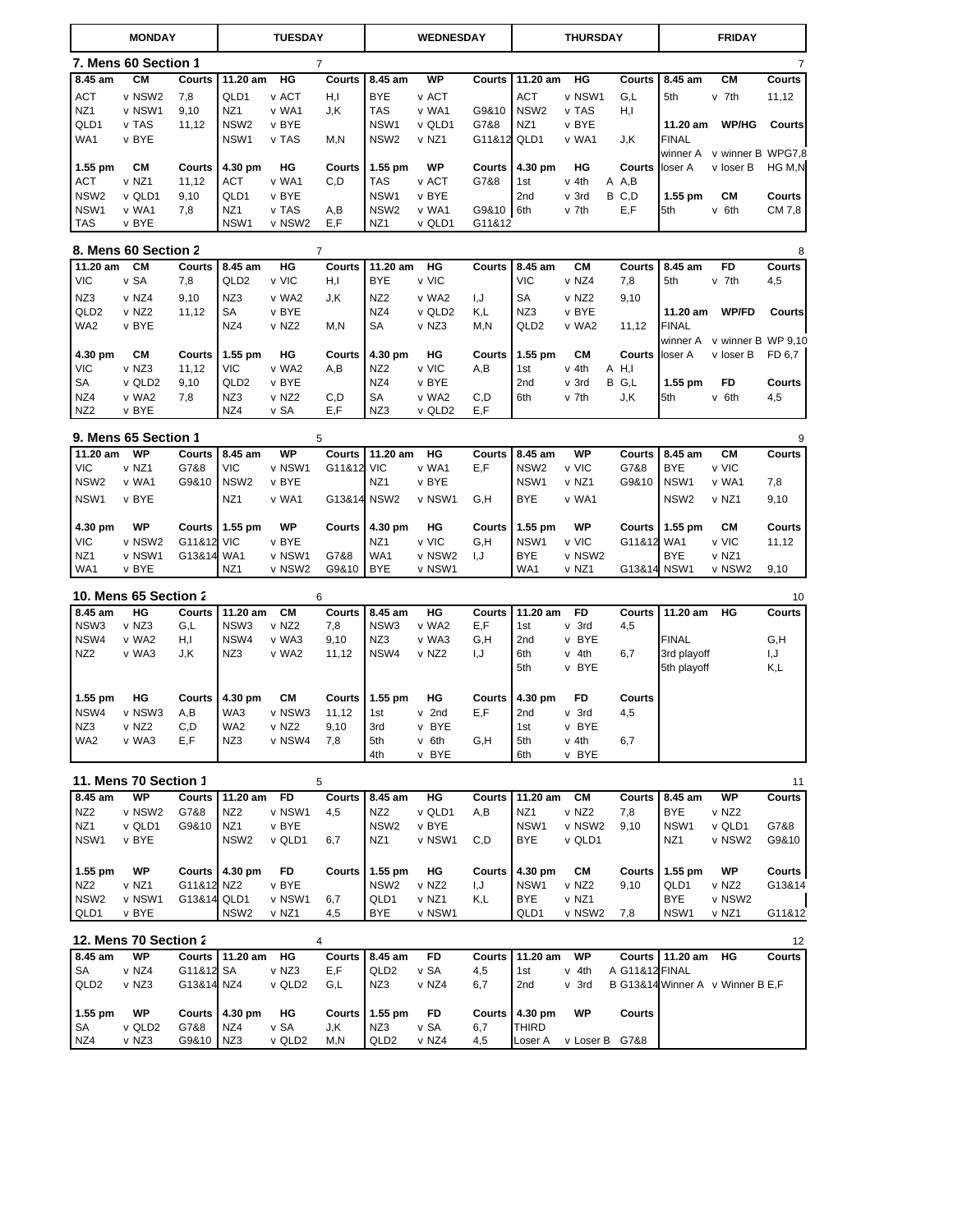|                  | <b>MONDAY</b>                       |        |                    | <b>TUESDAY</b>    |                |                  | <b>WEDNESDAY</b>     |               |                        | <b>THURSDAY</b> |               | <b>FRIDAY</b>     |                            |               |
|------------------|-------------------------------------|--------|--------------------|-------------------|----------------|------------------|----------------------|---------------|------------------------|-----------------|---------------|-------------------|----------------------------|---------------|
|                  | 13. Mens 75 Section 1               |        | 5                  |                   |                |                  |                      |               |                        |                 |               |                   |                            | 13            |
| 11.20 am         | <b>WP</b>                           | Courts | 8.45 am            | HG                | <b>Courts</b>  | 11.20 am         | CМ                   | <b>Courts</b> | 8.45 am                | HG              |               | Courts 8.45 am    | HG                         | <b>Courts</b> |
| NZ1              | v VIC                               | G11&12 | NZ1                | v QLD             | E,F            | <b>NSW</b>       | v NZ1                | 7,8           | 1st                    | v 4th A         | E,F           | 3rd playoff       |                            |               |
| NZ <sub>2</sub>  | v NSW                               | G13&14 | NZ <sub>2</sub>    | v BYE             |                | <b>VIC</b>       | v BYE                |               | 2nd                    | v 3rd           | B G.L         | Loser B           | v Winner C M,N             |               |
| QLD              | v BYE                               |        | <b>VIC</b>         | v NSW             | G,L            | QLD              | v NZ2                | 9,10          | 5th                    | v BYE           |               |                   |                            |               |
|                  |                                     |        |                    |                   |                |                  |                      |               |                        |                 |               | 11.20 am          | WP                         | Courts        |
| 4.30 pm          | <b>WP</b>                           | Courts | $1.55$ pm          | HG                | Courts         |                  |                      |               | $1.55$ pm              | HG              | Courts        | <b>FINAL</b>      |                            |               |
| NZ1              | v NZ2                               | G7&8   | NZ <sub>1</sub>    | v BYE             |                |                  |                      |               | Loser A                | v 5th C         | A,B           |                   | Winner A v Winner B G11,12 |               |
| <b>VIC</b>       | v QLD                               | G9&10  | <b>NSW</b>         | v QLD             | J,K            |                  |                      |               |                        |                 |               |                   |                            |               |
| <b>NSW</b>       | v BYE                               |        | VIC                | v NZ2             | M, N           |                  |                      |               |                        |                 |               |                   |                            |               |
|                  | <b>14 Womens 35/40 Section 1</b>    |        |                    |                   | 8              |                  |                      |               |                        |                 |               |                   |                            | 14            |
| 11.20 am         | <b>WP</b>                           | Courts | 8.45 am            | <b>FD/CM</b>      | Courts         | 11.20 am         | <b>CM</b>            | Courts        | 8.45 am                | <b>WP</b>       | <b>Courts</b> | $11.20$ am        | <b>CM</b>                  | <b>Courts</b> |
| <b>VIC40</b>     | v NZ40.1                            | 20,19  | <b>NZ35</b>        | v VIC40           | FD 1,2         |                  | NSW40.1 v NSW40.21,2 |               | <b>NSW40.1 v VIC40</b> |                 | 1,2           | 7th playoff       | 7th v 8th 3,4              |               |
| <b>WA35</b>      | v NSW35 18,17                       |        | <b>WA35</b>        | v NSW40.2 FD 3,8  |                | <b>NSW35</b>     | v NZ35               | 3,4           | <b>NSW35</b>           | v NZ40.2        | 7,8           |                   |                            |               |
| NZ35             | v NSW40.116,15                      |        | NZ40.1             | v NZ40.2 CM 1,2   |                | NZ40.1           | v WA35               | 5,6           | NZ40.1                 | v NSW40.25,6    |               | 11.20 am          | WP                         | Courts        |
|                  | NSW40.2 v NZ40.2                    | 14,13  | <b>NSW35</b>       | v NSW40.1 FD 9,10 |                |                  |                      |               | <b>WA35</b>            | v NZ35          | 3,4           | 3rd playoff       | 3rd v 4th 5,6              |               |
|                  |                                     |        |                    |                   |                | $1.55$ pm        | CМ                   | <b>Courts</b> |                        |                 |               | 5th playoff       | 5th v 6th 7,8              |               |
| 4.30 pm          | <b>WP</b>                           | Courts | 1.55 pm            |                   | FD/CM Courts   | NZ40.2           | v VIC40              | 1,2           | 1.55 pm                | <b>WP</b>       | Courts        | <b>FINAL</b>      | 1st v 2nd 1,2              |               |
| <b>VIC40</b>     | v WA35                              | 1,2    | <b>VIC40</b>       | v NSW40.2 FD 3,8  |                |                  |                      |               | <b>VIC40</b>           | v NSW35 15,16   |               |                   |                            |               |
| NZ40.1           | v NZ35                              | 7,8    | NZ35               | v NZ40.2 CM 5,6   |                |                  |                      |               | NZ40.1                 | v NSW40.113,14  |               |                   |                            |               |
| <b>NSW35</b>     | v NSW40.26.5                        |        | <b>WA35</b>        | v NSW40.1 FD 9,10 |                |                  |                      |               | <b>WA35</b>            | v NZ40.2 11,12  |               |                   |                            |               |
|                  | NSW40.1 v NZ40.2                    | 4,3    | <b>NSW35</b>       | v NZ40.1 FD 1,2   |                |                  |                      |               | NZ35                   | v NSW40.29,10   |               |                   |                            |               |
|                  |                                     |        |                    |                   |                |                  |                      |               |                        |                 |               |                   |                            |               |
|                  | 15. Women 45 Section 1              |        |                    |                   | 5              |                  |                      |               |                        |                 |               |                   |                            | 15            |
| 11.20 am         | <b>WP</b>                           | Courts | 8.45 am            | <b>WP</b>         | <b>Courts</b>  | 11.20 am         | <b>WP</b>            | Courts        | 8.45 am                | FD              | <b>Courts</b> | 8.45 am           | CМ                         | Courts        |
| <b>WA</b>        | v NZ3                               | 1,2    | <b>WA</b>          | v NZ1             | 9,10           | WA               | v NZ4                | 1,2           | NZ <sub>2</sub>        | v WA            | 1,2           | <b>BYE</b>        | v WA                       |               |
| NZ <sub>2</sub>  | v NZ4                               | 7,8    | NZ <sub>2</sub>    | v BYE             |                | NZ3              | v BYE                |               | NZ <sub>1</sub>        | v NZ3           | 3,8           | NZ <sub>1</sub>   | v NZ4                      | 1,2           |
| NZ <sub>1</sub>  | v BYE                               |        | NZ3                | v NZ4             | 1,2            | NZ <sub>2</sub>  | v NZ1                | 9,10          | <b>BYE</b>             | v NZ4           |               | NZ <sub>2</sub>   | v NZ3                      | 3,4           |
|                  |                                     |        |                    |                   |                |                  |                      |               |                        |                 |               |                   |                            |               |
| 4.30 pm          | WP                                  | Courts | $1.55$ pm          | WP                | Courts         | 4.30 pm          | WP                   | Courts        | $1.55$ pm              | FD              | Courts        | $1.55$ pm         | CМ                         | Courts        |
| <b>WA</b>        | v NZ2                               | 16,15  | WA                 | v BYE             |                | NZ3              | v WA                 | 15,16         | NZ <sub>1</sub>        | v WA            | 3,8           | NZ4               | v WA                       | 3,4           |
| NZ3              | v NZ1                               | 14,13  | NZ4                | v NZ1             | 20,19          | NZ4              | v NZ2                | 13,14         | <b>BYE</b>             | v NZ2           |               | <b>BYE</b>        | v NZ3                      |               |
| NZ4              | v BYE                               |        | NZ3                | v NZ2             | 18,17          | BYE              | v NZ1                |               | NZ4                    | v NZ3           | 1,2           | NZ1               | v NZ2                      | 1,2           |
|                  | 16. Women 50 Section 1              |        |                    |                   | 5              |                  |                      |               |                        |                 |               |                   |                            |               |
| 8.45 am          | <b>WP</b>                           |        | 11.20 am           | <b>WP</b>         |                | 8.45 am          | CМ                   |               | 11.20 am               | WP              |               | 8.45 am           | <b>WP</b>                  | 16            |
| NZ <sub>2</sub>  | v NSW1                              | Courts | NZ <sub>2</sub>    | v VIC             | Courts<br>8,7  | NZ <sub>2</sub>  | v TAS                | <b>Courts</b> | NZ <sub>1</sub>        | v NZ2           | <b>Courts</b> | <b>BYE</b>        | v NZ2                      | Courts        |
|                  |                                     | 14,13  |                    |                   |                |                  |                      | 1,2           |                        |                 | 11,12         |                   |                            |               |
| NZ <sub>1</sub>  | v TAS                               | 11,12  | NZ1                | v BYE             |                | NSW1             | v BYE                |               | <b>VIC</b>             | v NSW1          | 9,10          | <b>VIC</b>        | v TAS                      | 11,12         |
| <b>VIC</b>       | v BYE                               |        | NSW1               | v TAS             | 5,6            | NZ <sub>1</sub>  | v VIC                | 3,4           | <b>BYE</b>             | v TAS           |               | NZ1               | v NSW1                     | 9,10          |
| 1.55 pm          | WP                                  | Courts | 4.30 pm            | WP                | <b>Courts</b>  | $1.55$ pm        | CМ                   | <b>Courts</b> | 4.30 pm                | WP              | Courts        | 1.55 pm           | WP                         | <b>Courts</b> |
| NZ <sub>2</sub>  | v NZ1                               | 9,10   | NZ <sub>2</sub>    | v BYE             |                | NSW1             | v NZ2                | 3,4           | <b>VIC</b>             | v NZ2           | 9,10          | TAS               | v NZ2                      | 7,8           |
|                  |                                     |        |                    |                   |                |                  |                      |               |                        |                 |               |                   |                            |               |
| NSW1<br>TAS      | v VIC<br>v BYE                      | 1,2    | <b>TAS</b><br>NSW1 | v VIC<br>v NZ1    | 13,14<br>11,12 | TAS<br>BYE       | v NZ1<br>v VIC       | 5,6           | <b>BYE</b><br>TAS      | v NZ1<br>v NSW1 | 1,2           | <b>BYE</b><br>VIC | v NSW1<br>v NZ1            | 1,2           |
|                  |                                     |        |                    |                   |                |                  |                      |               |                        |                 |               |                   |                            |               |
|                  | 17. Women 50 Section 2              |        |                    |                   | 5              |                  |                      |               |                        |                 |               |                   |                            | 17            |
| 8.45 am          | WP                                  | Courts | 11.20 am           | FD                | Courts         | 8.45 am          | WP                   | Courts        | 11.20 am               | WP              | Courts        | 8.45 am           | FD                         | Courts        |
| <b>ACT</b>       | v NZ3                               | 9,10   | <b>ACT</b>         | v WA              | 1,2            | ACT              | v NZ4                | 5,6           | NSW <sub>2</sub>       | v ACT           | 1,2           | <b>BYE</b>        | v ACT                      |               |
| NSW <sub>2</sub> | v NZ4                               | 1,2    | NSW <sub>2</sub>   | v BYE             |                | NZ3              | v BYE                |               | WA                     | v NZ3           | 7,8           | WA                | v NZ4                      | 1,2           |
| WA               | v BYE                               |        | NZ3                | v NZ4             | 9,10           | NSW <sub>2</sub> | v WA                 | 3,4           | BYE                    | v NZ4           |               | NSW <sub>2</sub>  | v NZ3                      | 9,10          |
|                  |                                     |        |                    |                   |                |                  |                      |               |                        |                 |               |                   |                            |               |
| $1.55$ pm        | WP                                  | Courts | 4.30 pm            | FD                | <b>Courts</b>  | $1.55$ pm        | WP                   | Courts        | 4.30 pm                | WP              | Courts        | 1.55 pm           | FD                         | Courts        |
| ACT              | v NSW2                              | 7,8    | <b>ACT</b>         | v BYE             |                | NZ3              | v ACT                | 19,20         | WA                     | v ACT           | 13,14         | NZ4               | v ACT                      | 9,10          |
| NZ3              | v WA                                | 6,5    | NZ4                | v WA              | 1,2            | NZ4              | v NSW2               | 17,18         | <b>BYE</b>             | v NSW2          |               | <b>BYE</b>        | v NZ3                      |               |
| NZ4              | v BYE                               |        | NZ3                | v NSW2            | 9,10           | <b>BYE</b>       | v WA                 |               | NZ4                    | v NZ3           | 11,12         | WA                | v NSW2                     | 1,2           |
|                  |                                     |        |                    |                   |                |                  |                      |               |                        |                 |               |                   |                            |               |
| 11.20 am         | 18. Women 55 Section 1<br><b>FD</b> | Courts | 8.45 am            | WP                | 5<br>Courts    | 11.20 am WP      |                      | Courts        | 8.45 am                | CМ              |               | Courts 8.45 am    | WP                         | 18<br>Courts  |
| <b>ACT</b>       | v WA1                               | 1,2    | <b>ACT</b>         | v NZ1             | 19,20          | ACT              | v WA2                | 7,8           | SA                     | v ACT           |               | <b>BYE</b>        | v ACT                      |               |
|                  |                                     |        |                    |                   |                |                  |                      |               |                        |                 | 1,2           |                   |                            |               |
| SA               | v WA2                               | 9,10   | SA                 | v BYE             |                | WA1              | v BYE                |               | NZ <sub>1</sub>        | v WA1           | 3,4           | NZ1               | v WA2                      | 15,16         |
| NZ1              | v BYE                               |        | WA1                | v WA2             | 17,18          | SA               | v NZ1                | 5,6           | BYE                    | v WA2           |               | SA                | v WA1                      | 13,14         |
| 4.30 pm          | FD                                  | Courts | 1.55 pm            | WP                | <b>Courts</b>  | 4.30 pm          | WP                   | Courts        | 1.55 pm                | CМ              | Courts        | 1.55 pm           | WP                         | <b>Courts</b> |
| <b>ACT</b>       | v SA                                | 1,2    | <b>ACT</b>         | v BYE             |                | WA1              | v ACT                | 19,20         | NZ <sub>1</sub>        | v ACT           | 3,4           | WA2               | v ACT                      | 11,12         |
| WA1              | v NZ1                               | 9,10   | WA2                | v NZ1             | 5,6            | WA2              | v SA                 | 17,18         | <b>BYE</b>             | v SA            |               | <b>BYE</b>        | v WA1                      |               |
| WA2              | v BYE                               |        | WA1                | v SA              | 7,8            | BYE              | v NZ1                |               | WA2                    | v WA1           | 1,2           | NZ1               | v SA                       | 9,10          |
|                  |                                     |        |                    |                   |                |                  |                      |               |                        |                 |               |                   |                            |               |